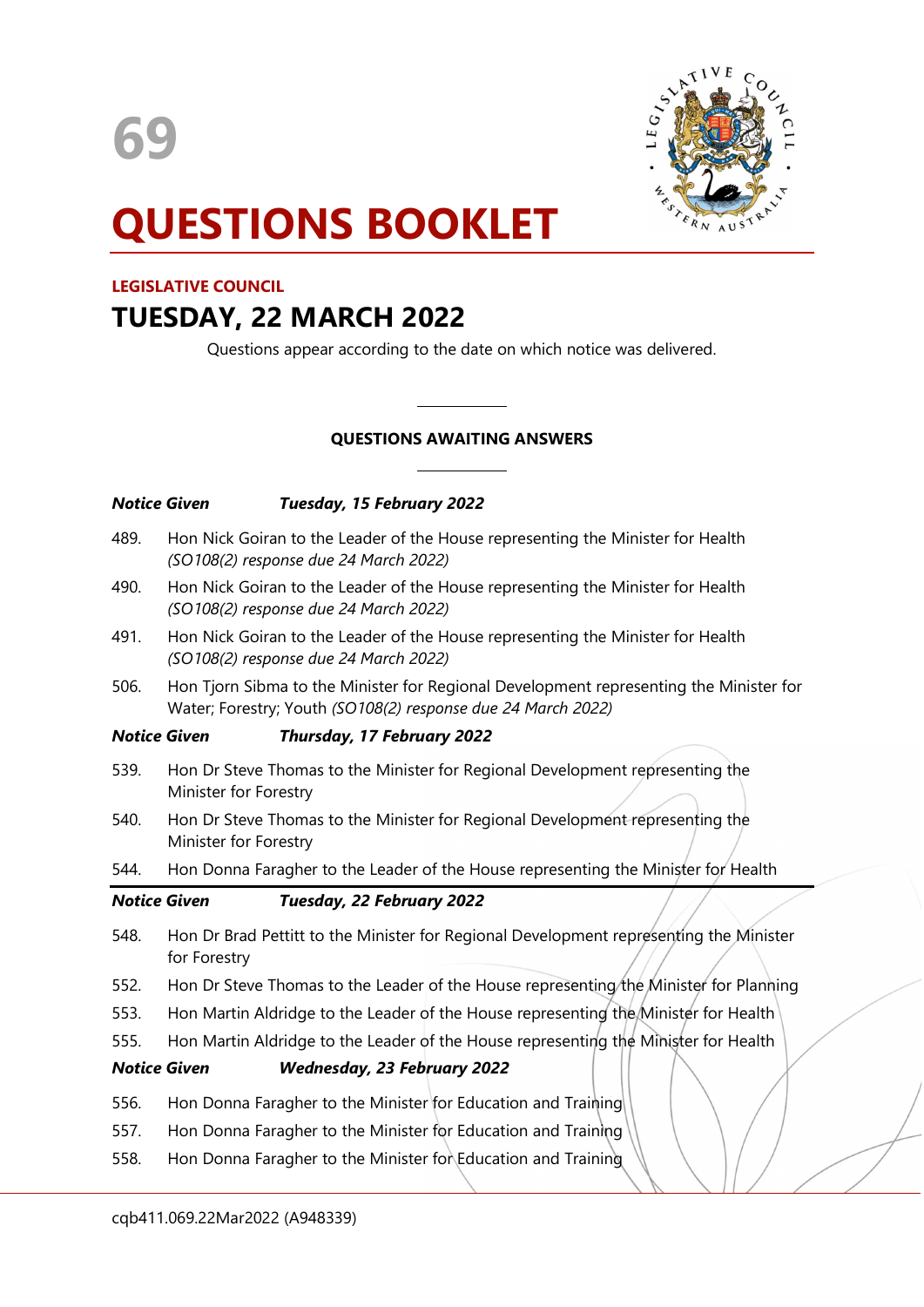# Questions Awaiting Answers

- 559. Hon Donna Faragher to the Leader of the House representing the Minister for Health
- 560. Hon Donna Faragher to the Leader of the House representing the Minister for Community Services
- 561. Hon Donna Faragher to the Minister for Education and Training
- 562. Hon Donna Faragher to the Leader of the House representing the Minister for Community Services
- 563. Hon Tjorn Sibma to the Minister for Emergency Services representing the Minister for Climate Action
- 564. Hon Wilson Tucker to the Leader of the House representing the Premier
- 565. Hon Wilson Tucker to the Leader of the House representing the Minister for Health
- 566. Hon Dr Brad Pettitt to the Minister for Emergency Services representing the Minister for Environment
- 567. Hon Martin Aldridge to the Leader of the House representing the Minister for Health

# Notice Given Thursday, 24 February 2022

568. Hon Martin Aldridge to the Minister for Regional Development representing the Minister for Energy

#### Notice Given Tuesday, 15 March 2022

- 569. Hon Dr Brad Pettitt to the Minister for Emergency Services representing the Minister for Police
- 570. Hon Tjorn Sibma to the Minister for Emergency Services
- 571. Hon Tjorn Sibma to the Minister for Emergency Services
- 572. Hon Tjorn Sibma to the Leader of the House representing the Minister for Health
- 573. Hon Dr Steve Thomas to the Leader of the House representing the Minister for Health
- 574. Hon Dr Brad Pettitt to the Minister for Emergency Services representing the Minister for Aboriginal Affairs
- 575. Hon Tjorn Sibma to the Minister for Emergency Services representing the Minister for Environment
- 576. Hon Tjorn Sibma to the Minister for Emergency Services representing the Minister for Environment
- 577. Hon Dr Steve Thomas to the Minister for Agriculture and Food
- 578. Hon Dr Steve Thomas to the Minister for Regional Development representing the Minister for Mines and Petroleum
- 579. Hon Wilson Tucker to the Leader of the House representing the Minister for Transport
- 580. Hon Wilson Tucker to the Leader of the House representing the Minister for Transport; Planning; Ports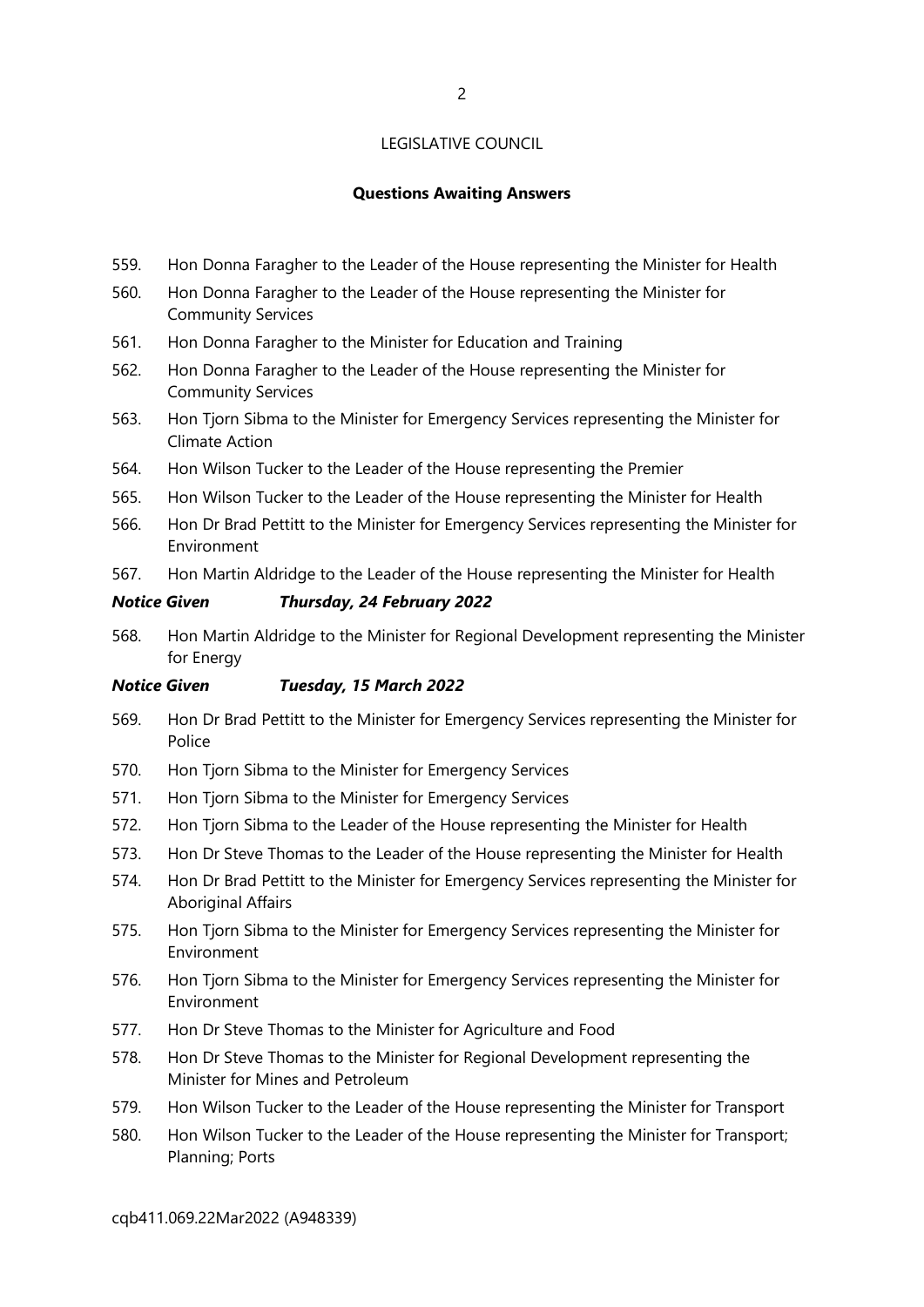# Questions Awaiting Answers

- 581. Hon Wilson Tucker to the Leader of the House representing the Minister for Health; Mental Health
- 582. Hon Dr Steve Thomas to the Leader of the House representing the Minister for Transport
- 583. Hon Dr Steve Thomas to the Minister for Education and Training
- 584. Hon Dr Brian Walker to the Parliamentary Secretary representing the Minister for Electoral Affairs
- 585. Hon Dr Brad Pettitt to the Leader of the House representing the Minister for Transport; Planning; Ports
- 586. Hon Wilson Tucker to the Minister for Regional Development representing the Minister for Mines and Petroleum; Energy; Corrective Services; Industrial Relations
- 587. Hon Dr Brad Pettitt to the Minister for Regional Development representing the Minister for Forestry
- 588. Hon Martin Aldridge to the Leader of the House representing the Minister for Health
- 589. Hon Dr Steve Thomas to the Leader of the House representing the Minister for Local Government
- 590. Hon Dr Steve Thomas to the Leader of the House representing the Minister for Local Government
- 591. Hon Dr Steve Thomas to the Minister for Agriculture and Food
- 592. Hon Tjorn Sibma to the Minister for Emergency Services representing the Treasurer
- 593. Hon Tjorn Sibma to the Minister for Regional Development representing the Minister for State Development, Jobs and Trade
- 594. Hon Tjorn Sibma to the Minister for Education and Training
- 595. Hon Tjorn Sibma to the Leader of the House representing the Premier; Minister for Public Sector Management; Federal-State Relations
- 596. Hon Tjorn Sibma to the Minister for Emergency Services representing the Deputy Premier; Minister for Tourism; Commerce; Science
- 597. Hon Tjorn Sibma to the Minister for Emergency Services; Innovation and ICT; Medical Research; Volunteering
- 598. Hon Tjorn Sibma to the Minister for Regional Development; Agriculture and Food; Hydrogen Industry
- 599. Hon Tjorn Sibma to the Parliamentary Secretary representing the Minister for Culture and the Arts; Sport and Recreation; International Education; Heritage
- 600. Hon Tjorn Sibma to the Parliamentary Secretary representing the Attorney General; Minister for Electoral Affairs
- 601. Hon Tjorn Sibma to the Minister for Emergency Services representing the Minister for Police; Road Safety; Defence Industry; Veterans Issues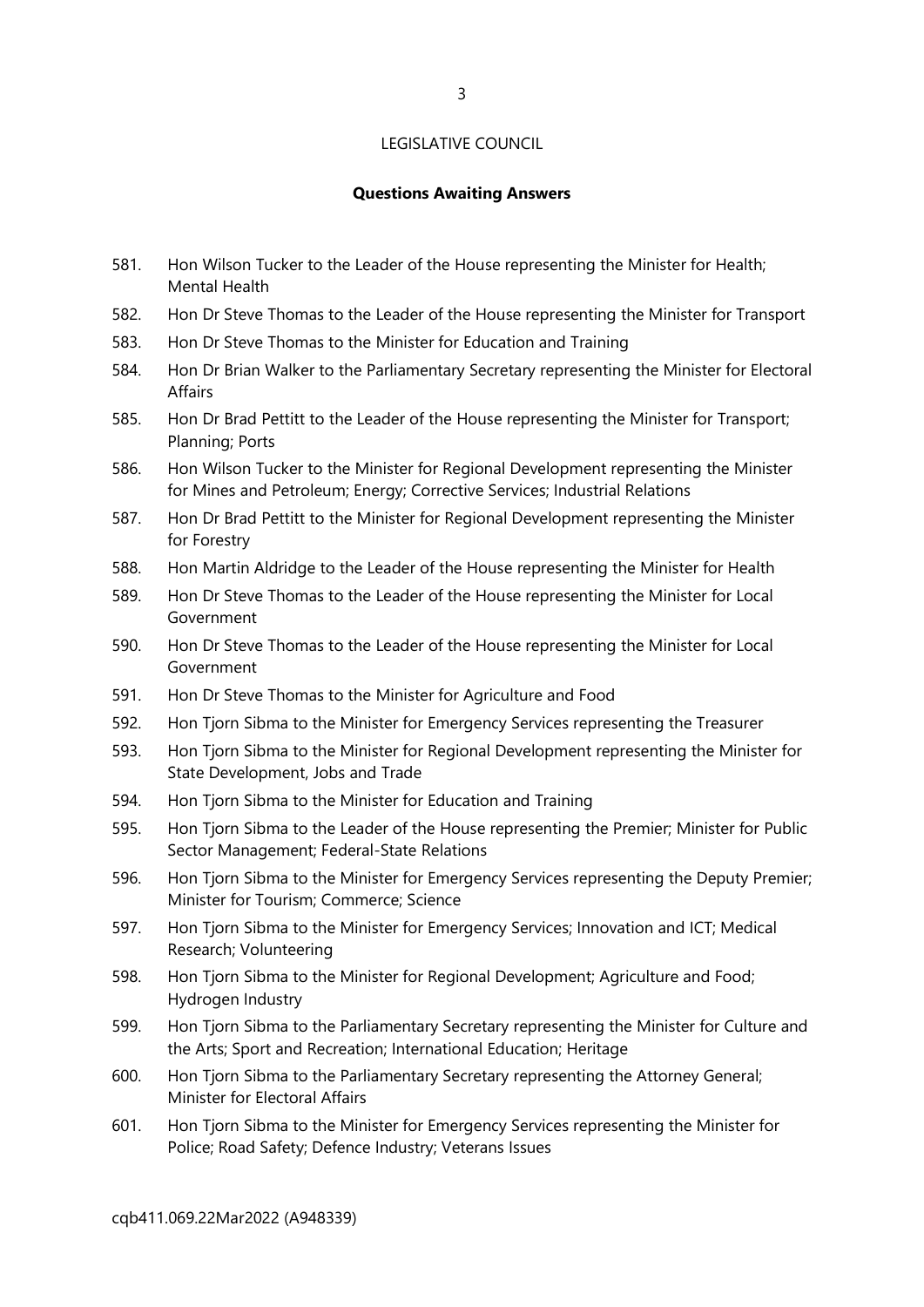# Questions Awaiting Answers

- 602. Hon Tjorn Sibma to the Minister for Regional Development representing the Minister for Mines and Petroleum; Energy; Corrective Services; Industrial Relations
- 603. Hon Tjorn Sibma to the Leader of the House representing the Minister for Transport; Planning; Ports
- 604. Hon Tjorn Sibma to the Minister for Emergency Services representing the Minister for Finance; Aboriginal Affairs; Racing and Gaming; Citizenship and Multicultural Interests
- 605. Hon Tjorn Sibma to the Leader of the House representing the Minister for Child Protection; Women's Interests; Prevention of Family and Domestic Violence; Community Services
- 606. Hon Tjorn Sibma to the Minister for Regional Development representing the Minister for Water; Forestry; Youth
- 607. Hon Tjorn Sibma to the Leader of the House representing the Minister for Health; Mental Health
- 608. Hon Tjorn Sibma to the Leader of the House representing the Minister for Housing; Lands; Homelessness; Local Government
- 609. Hon Tjorn Sibma to the Parliamentary Secretary representing the Minister for Disability Services; Small Business; Fisheries; Seniors and Ageing
- 610. Hon Tjorn Sibma to the Minister for Emergency Services representing the Minister for Environment; Climate Action
- 611. Hon Nick Goiran to the Leader of the House representing the Minister for Child Protection
- 612. Hon Nick Goiran to the Leader of the House representing the Minister for Child Protection
- 613. Hon Nick Goiran to the Leader of the House representing the Minister for Child Protection
- 614. Hon Nick Goiran to the Minister for Regional Development representing the Minister for Industrial Relations
- 615. Hon Nick Goiran to the Leader of the House representing the Minister for Child **Protection**
- 616. Hon Dr Brad Pettitt to the Minister for Emergency Services representing the Minister for Environment

# Notice Given Wednesday, 16 March 2022

- 617. Hon Dr Steve Thomas to the Leader of the House representing the Premier
- 618. Hon Dr Steve Thomas to the Leader of the House representing the Premier
- 619. Hon Dr Steve Thomas to the Leader of the House representing the Premier
- 620. Hon Neil Thomson to the Leader of the House representing the Minister for Health
- 621. Hon Wilson Tucker to the Minister for Innovation and ICT

#### cqb411.069.22Mar2022 (A948339)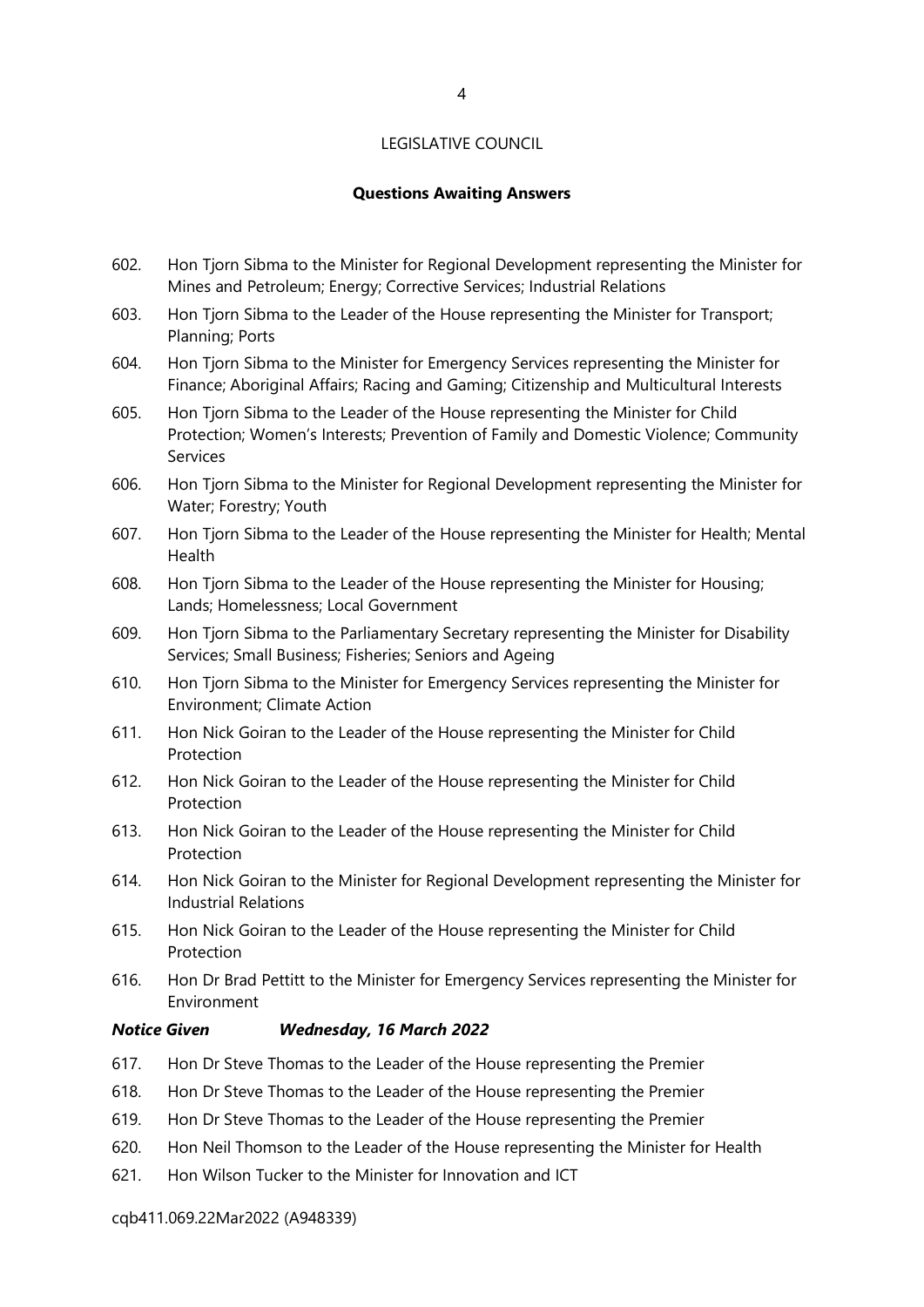# Questions Awaiting Answers

- 622. Hon Martin Aldridge to the Minister for Emergency Services
- 623. Hon Martin Aldridge to the Minister for Emergency Services
- 624. Hon Martin Aldridge to the Minister for Emergency Services
- 625. Hon Martin Aldridge to the Leader of the House representing the Minister for Health

# Notice Given Thursday, 17 March 2022

- 626. Hon Dr Brad Pettitt to the Minister for Emergency Services representing the Minister for Finance
- 627. Hon Nick Goiran to the Leader of the House representing the Minister for Health
- 628. Hon Martin Aldridge to the Minister for Medical Research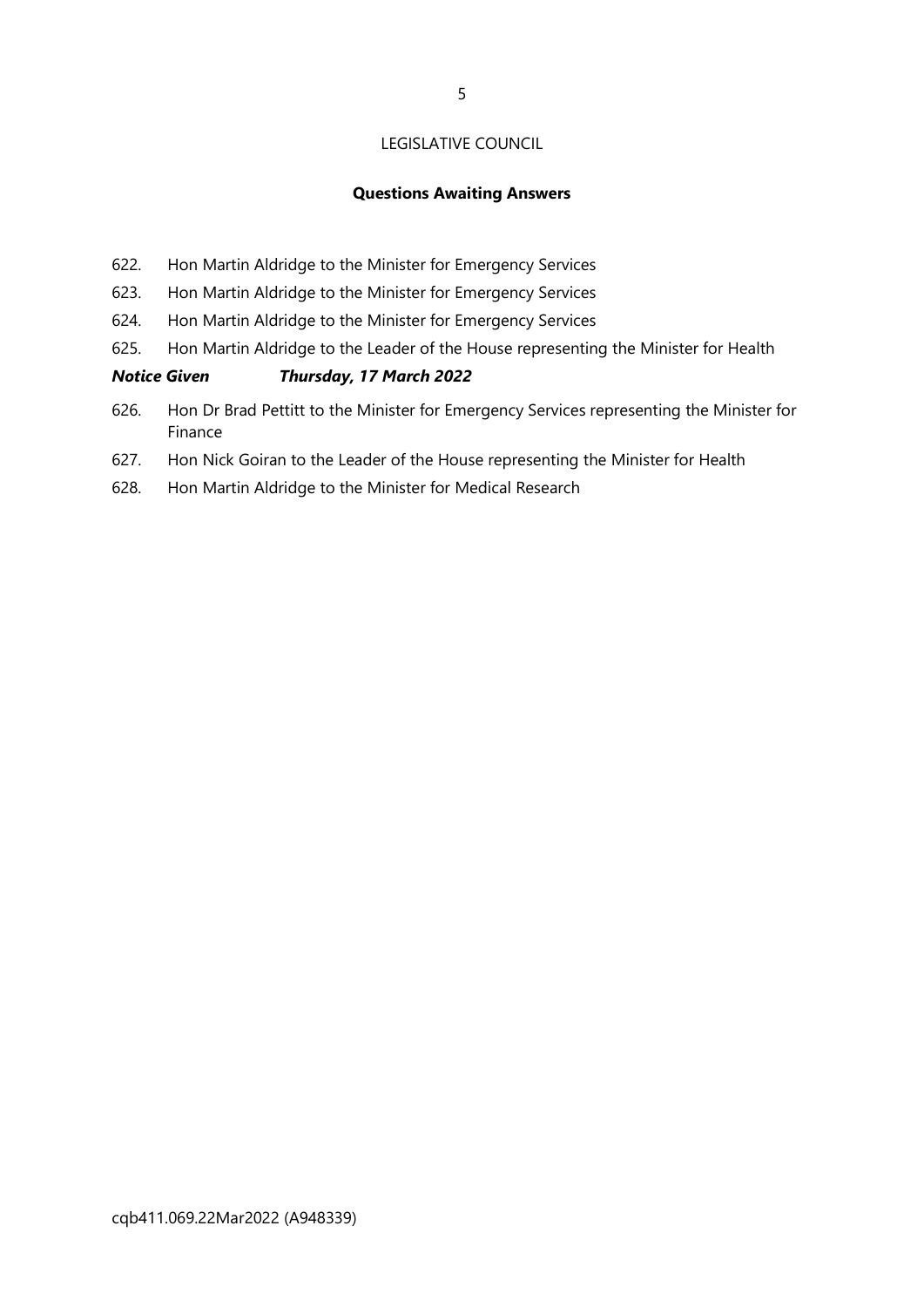6

#### LEGISLATIVE COUNCIL

# QUESTIONS ASKED TODAY

 $\overline{a}$ 

 $\overline{a}$ 

Notice Given Tuesday, 22 March 2022

#### 629. Hon Donna Faragher to the Minister for Education and Training:

- (1) I refer to Kindergarten and Pre-primary programs offered in Western Australia, and I ask what was the total number of enrolments in Kindergarten programs for both government and non-government schools in the following years:
	- (a) 2018;
	- (b) 2019;
	- (c) 2020; and
	- (d) 2021?
- (2) What was the total number of enrolments in Pre-Primary programs for both government and non-government schools in the following years:
	- (a) 2018;
	- (b) 2019;
	- (c) 2020; and
	- (d) 2021?

# 630. Hon Donna Faragher to the Minister for Education and Training:

- (1) I refer to student attendance rates in Western Australian government schools. In 2020 and 2021, what was the total number of students across all government schools, by headcount and percentage, enrolled in a Kindergarten program that had an attendance rate in the following categories:
	- (a) between 80-89 percent;
	- (b) between 60-80 percent; and
	- (c) at or below 59 percent?
- (2) In 2020 and 2021, what was the total number of students across all government schools, by headcount and percentage, enrolled in a Pre-Primary program that had an attendance rate in the following categories:
	- (a) between 80-89 percent;
	- (b) between 60-80 percent; and
	- (c) at or below 59 percent?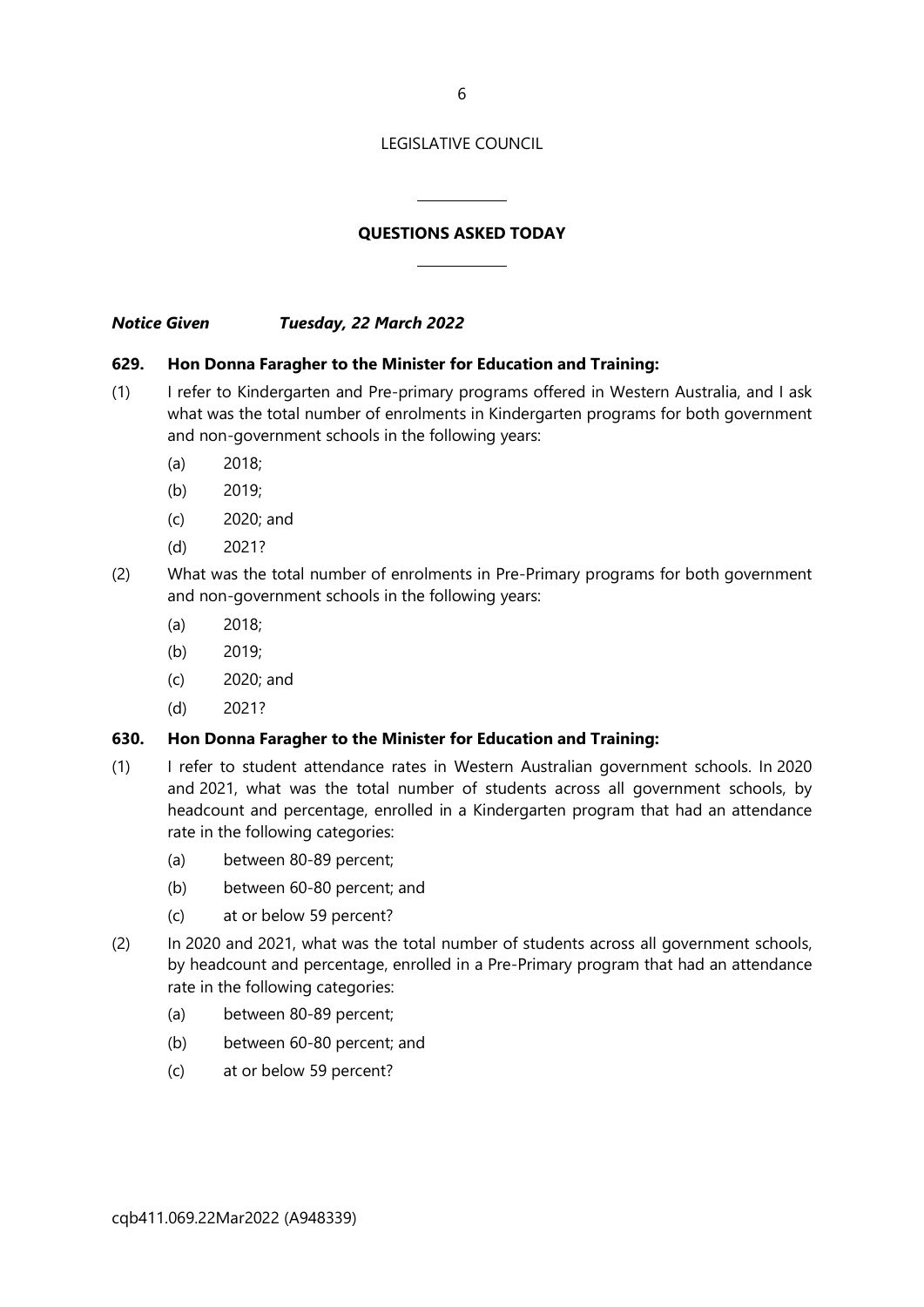# Questions Asked Today

# Notice Given Tuesday, 22 March 2022

# 631. Hon Donna Faragher to the Minister for Education and Training:

I refer to Schools of the Air, and I ask for each School of the Air, what was the total amount of funding allocated by the Department of Education in the following years:

- (a) 2017;
- (b) 2018;
- (c) 2019;
- (d) 2020; and
- (e) 2021?

#### 632. Hon Donna Faragher to the Minister for Education and Training:

I refer to Schools of the Air, and I ask for each School of the Air, can the Minister advise the total number of students enrolled during the following years:

- (a) 2017;
- (b) 2018;
- (c) 2019;
- (d) 2020; and
- (e) 2021?

#### 633. Hon Donna Faragher to the Minister for Education and Training:

I refer to the Minister's press statement titled, "Western Australian schools to safely open for learning in Term 1" (25 January 2022) which states "all 900 public education facilities in WA have been inspected to check the ventilation of every classroom" and the reference to the Department of Education's ventilation strategy, and I ask will the Minister table a copy of the ventilation inspection audit that was conducted by the Department in all public education facilities across the State?

# 634. Hon Donna Faragher to the Leader of the House representing the Minister for Community Services:

I refer to the Kids Helpline counselling service for young people aged 5 to 25 and the Department of Communities, and I ask what was the total amount of funding provided by the Department to deliver this service in:

- (a) 2020; and
- (b) 2021?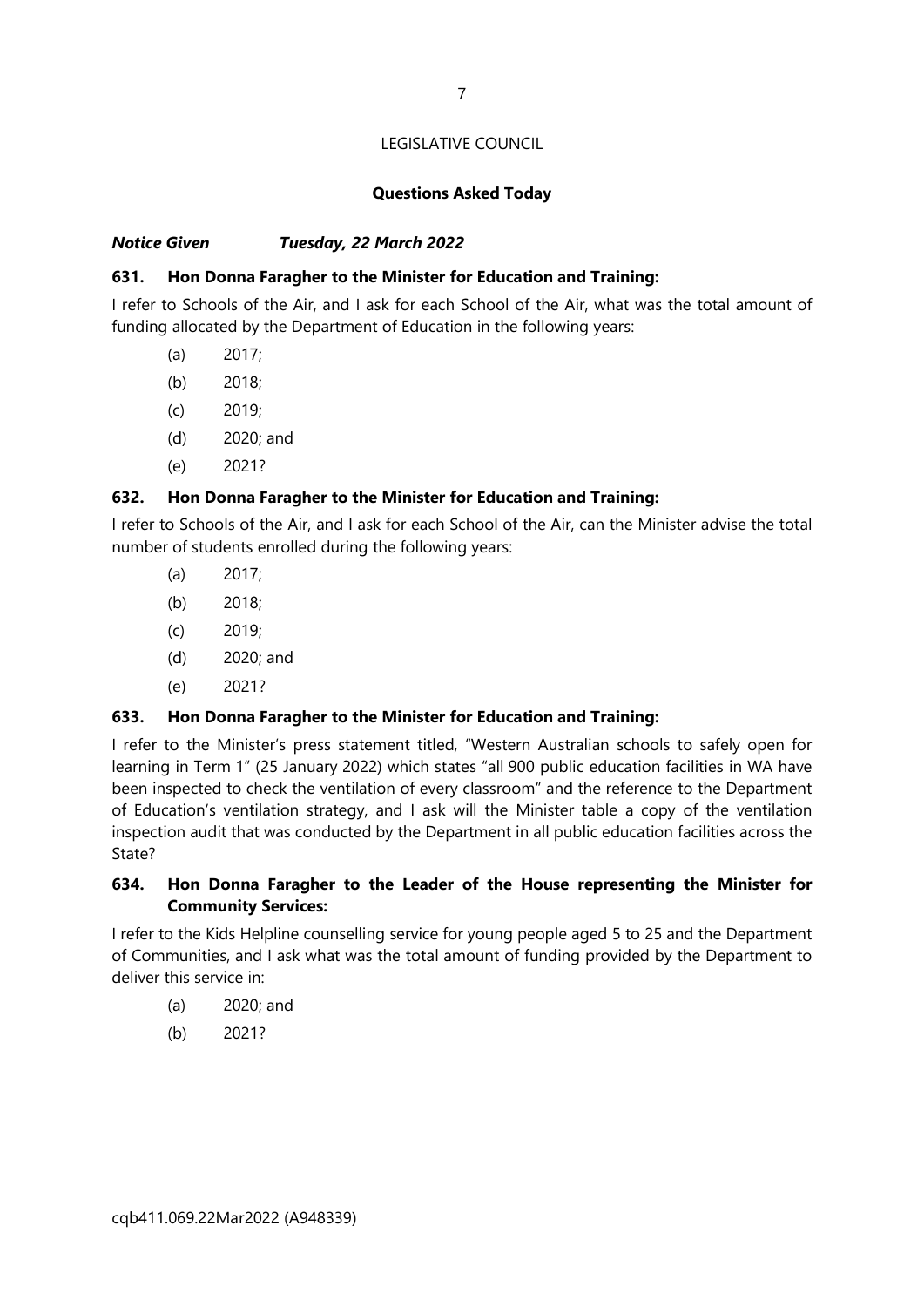# Questions Asked Today

# Notice Given Tuesday, 22 March 2022

# 635. Hon Donna Faragher to the Leader of the House representing the Minister for Community Services:

- (1) I refer to the Kids Helpline counselling service for young people aged 5 to 25 and the Department of Communities, and I ask in 2020 and 2021, what was the total number of contacts made to the Kids Helpline service from children and young people in Western Australia via the following methods:
	- (a) telephone;
	- (b) email; and
	- (c) web chat?

(2) For each of the methods referenced in (1), how many contacts were not answered?

# 636. Hon Dr Steve Thomas to the Leader of the House representing the Premier:

I refer to the Premier's announcement of 24 February 2022 for the provision of a \$67 million Level 1 COVID-19 Business Assistance Package, and I ask:

- (a) from what date were applications for access to the above support package accepted by Government;
- (b) until what date will applications for access to the above package be accepted by Government;
- (c) what department will oversee the application process of the Safe Transition Support Package; and
- (d) what is the anticipated processing time from grant application to tangible financial delivery to applying businesses?

# 637. Hon Nick Goiran to the Parliamentary Secretary representing the Attorney General:

I refer to your answer to my question without notice 311 on 17 June 2021 about the work and development permit scheme that has been delivered by the Department of Justice in partnership with Legal Aid Western Australia and the Aboriginal Legal Service of Western Australia, and I ask since the scheme commenced on 30 September 2020:

- (a) how many people:
	- (i) have been deemed eligible to access the scheme;
	- (ii) have successfully completed the specified activities or treatment programs under the scheme;
	- (iii) have failed to comply with the requirements of the scheme; and
	- (iv) are currently participating in the scheme;
- (b) further to (a)(ii), what is the value of fines recovered;
- (c) further to (a)(iii), what:
	- (i) were the main reasons for failure to comply;
	- (ii) was the value of the fines not recovered; and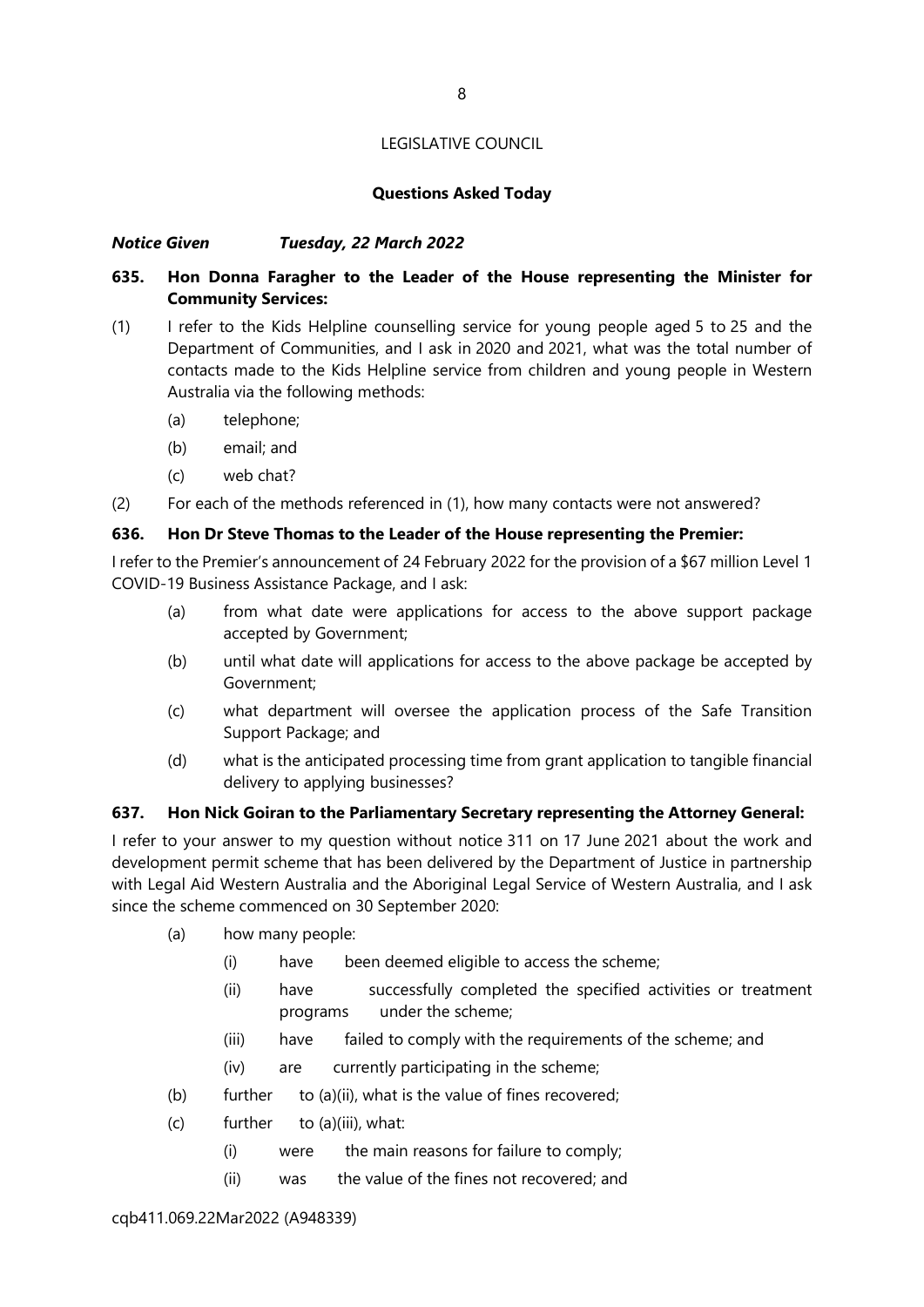#### Questions Asked Today

Notice Given Tuesday, 22 March 2022 (iii) were the range of consequences for non-compliance;

- (d) how many sponsors:
	- (i) have participated in the scheme; and
	- (ii) are participating in the scheme;
- (e) how many people:
	- (i) have been issued with a work and development order (WDO) made under section 48 of the Fines, Penalties and Infringement Notices Enforcement Act 1994;
	- (ii) have successfully completed the activities required by a WDO;
	- (iii) have a cancelled WDO; and
	- (iv) are currently subject to a WDO;
- (f) further to  $(e)(ii)$ , what is the value of fines recovered; and
- (g) further to (e)(iii), what:
	- (i) were the range of reasons for the cancellation of the WDO;
	- (ii) was the value of the fines not recovered; and
	- (iii) was the range of penalties for non-compliance?

# 638. Hon Nick Goiran to the Parliamentary Secretary representing the Attorney General:

I refer to the Criminal Procedure Amendment Regulations 2022, and I ask:

- (a) what was the catalyst for bringing about these amendments to the regulations;
- (b) who was consulted prior to these amendment regulations being finalised;
- (c) did any person consulted raise any concerns;
- (d) if yes to (c), what were these concerns;
- (e) have the finalised amendment regulations addressed these concerns; and
- (f) if no to (e), why not?